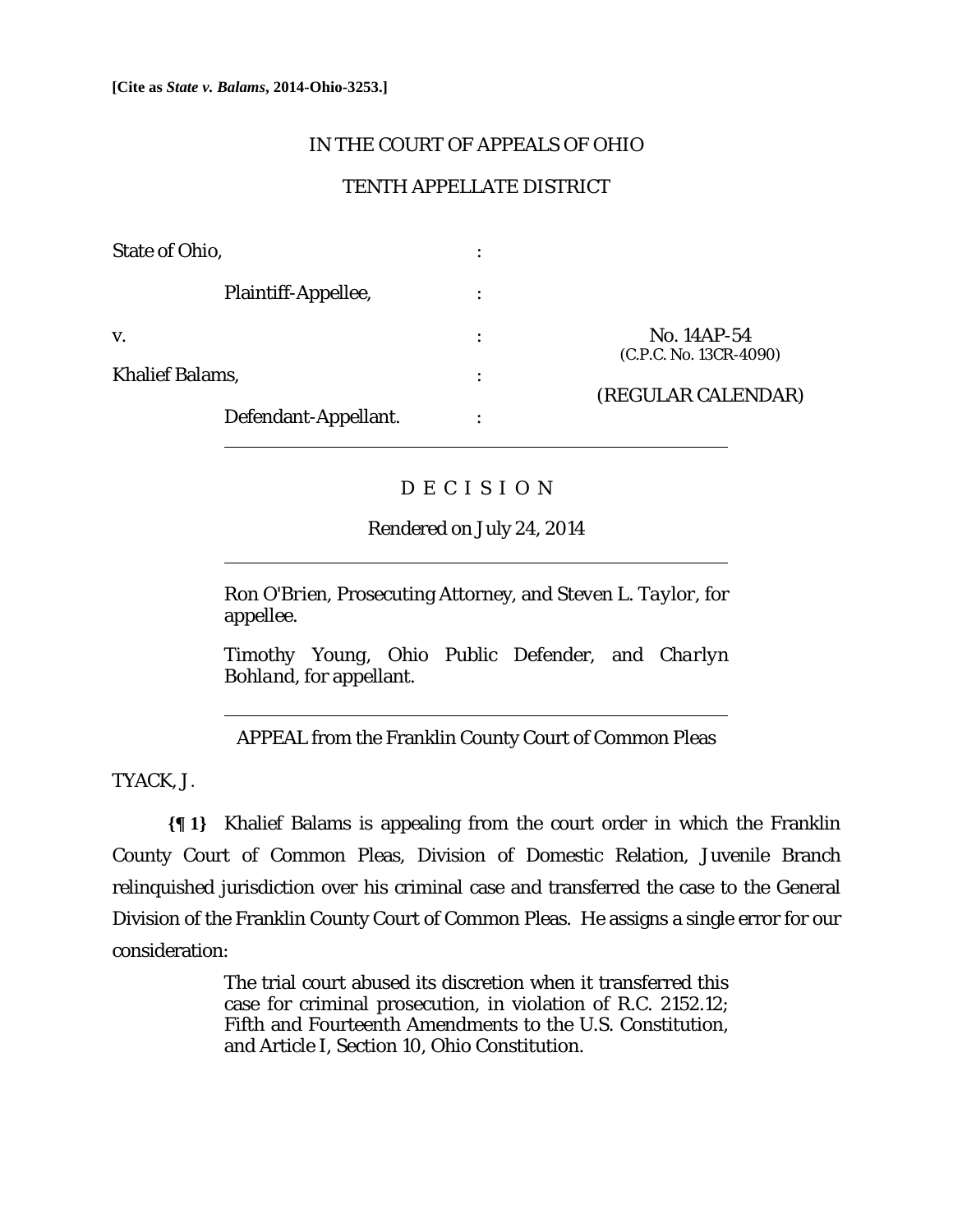**{¶ 2}** The juvenile court judge who relinquished jurisdiction found that Balams was 16 years old when the conduct alleged in the charging document against him occurred and probable cause existed to believe he committed acts of robbery, aggravated robbery, and aggravated rioting. The judge reviewed a mental examination of Balams; a social investigation done by the probation department of the juvenile branch; Balams' school records; and his prior juvenile court record. The judge indicated she considered the statutory factors set forth in R.C. 2152.12(D) and (E).

**{¶ 3}** After considering the above, the judge found that Balams was not amenable to care or rehabilitation within the juvenile justice system. The judge also found the safety of the community may require that Balams be subject to adult sanctions.

**{¶ 4}** Balams later worked out a plea deal in the General Division under the terms of which he pled guilty to two counts of robbery, felonies of the second degree. Balams received a sentence of eight years of incarceration.

**{¶ 5}** The evidence before the trial court indicates that Balams robbed one person at a bus stop and another person at a public library. Balams was already on probation in the juvenile court when he committed the robberies.

**{¶ 6}** Counsel for Balams on appeal does not argue that Balams should have been left on the streets of Columbus. Instead, counsel asserts Balams should have been allowed to complete a structured residential placement or at least been sent to the Ohio Department of Youth Services so he could get more specialized treatment for his social and emotional problems. In short, the brief filed on his behalf emphasizes how much better off counsel believes Balams would be if he were left in the control of the juvenile court system. Counsel does not actually argue issues related to the harm done to the victims, including physical and psychological trauma from the assaults and beatings which occurred.

**{¶ 7}** The brief on his behalf makes little mention of Balams five assault-related offenses before the robberies and of the gang-related fight he was in while he was in custody in the juvenile detention facility awaiting sentencing. The fight happened less than two weeks before Balams' felony sentencing. This fight was after Balams had spent time in the residential treatment program and had supposedly benefited from that program.